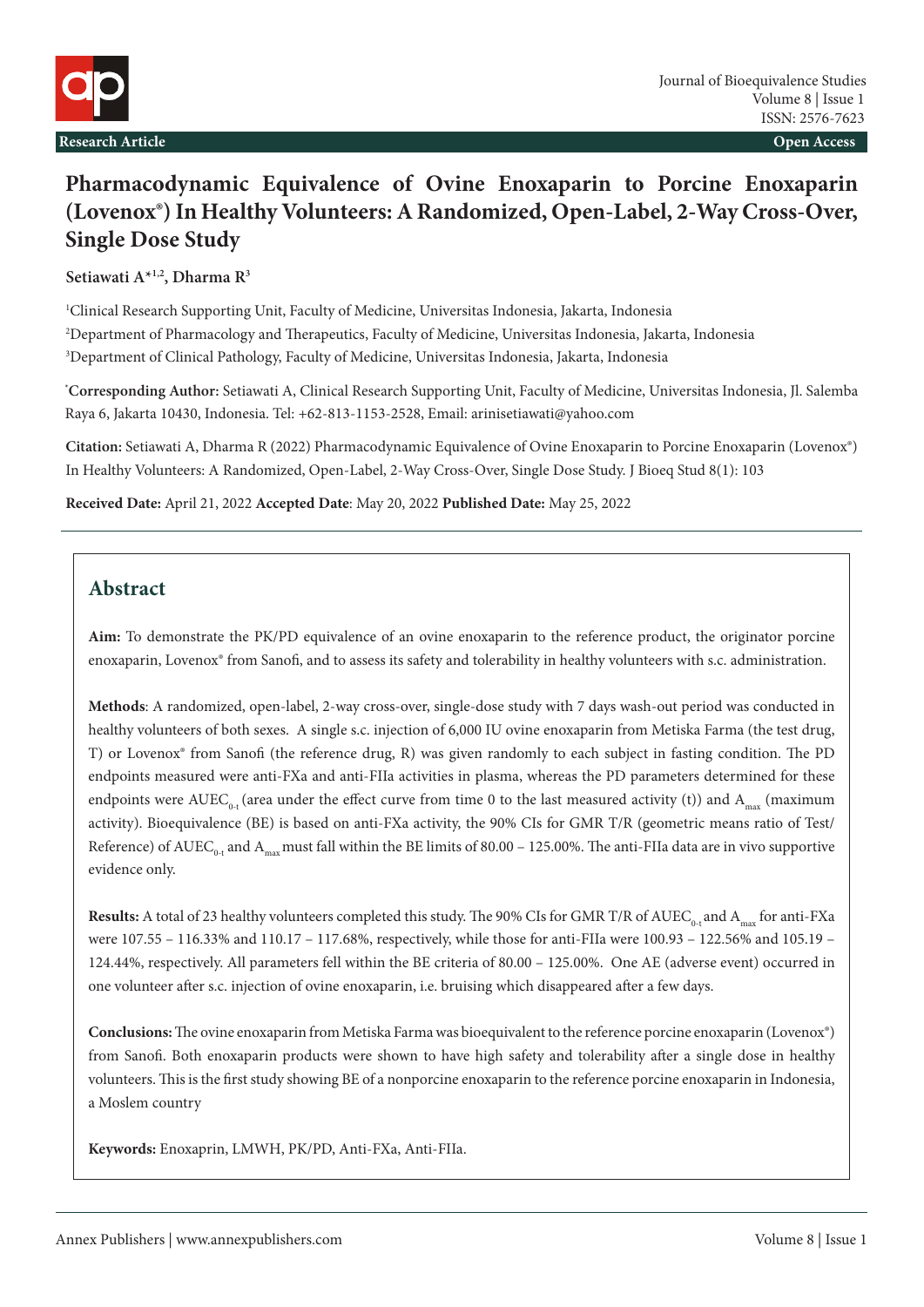#### **List of Abbreviations:**

AE: Adverse Event. Amax: Maximum Activity. AUEC<sub>0-t</sub>: Area under the efficacy curve from time 0 to last measured activity (t). ANOVA: Analysis of Variance. BE: Bioequivalence. BPOM: National Regulatory Authority of Indonesia. CTAD: Citrate, theophylline, adenosine, and dipyridamole. CV: Coefficient of variation. GMR: Geometric means ratio. LLOQ: Lower limit of quantitation. LMWHs: Low molecular-weight heparins. OTC: Over the counter. R: Reference drug. T: Test drug. UFH: Unfractionated heparin. PK/PD: pharmacokinetic/pharmacodynamic. anti-FXa: anti-factor Xa. anti-FIIa: anti-factor IIa.

### **Introduction**

Low molecular-weight heparins (LMWHs) are derived from unfractionated heparin (UFH) by chemical or enzymatic depolymerization. LMWHs have an average MW of 4,000 to 6,500 Daltons, while UFH has an average MW of 15,000 Daltons. Enoxaparin is one of the most widely used LMWHs and nowadays has become the treatment of choice for various thromboembolic diseases. It is obtained by alkaline depolymerization of heparin benzyl ester derived from porcine intestinal mucosa. In contrast to UFH, enoxaparin has higher and more consistent bioavailability after s.c. administration compared with UFH and has a longer plasma half-life [1].

Due to the heterogeneity of LMWHs in their physico-chemical characteristics, conventional PK studies cannot be performed. LMWH absorption and elimination are studied using PD endpoints, i.e., anti-FXa activity (factor which converts prothrombin to thrombin) and anti-FIIa activity (factor which converts fibrinogen to fibrin), which are central to enoxaparin action. Measurement of these PD endpoints is used to compare the biosimilar/generic products to the reference LMWH, as recommended by both EMA and US FDA [2,3].

The objective of this study was to demonstrate the PD equivalence of an ovine enoxaparin to the reference product, the originator porcine enoxaparin, Lovenox® from Sanofi, and to assess its safety and tolerability in healthy volunteers after s.c. administration. PD equivalence of a nonporcine enoxaparin to the reference porcine enoxaparin is important for a Moslem country like Indonesia.

# **Materials and Methods**

#### **Study Design**

This was a randomized, open-label, 2-way cross-over, single dose study with at least 7 days wash-out period. The clinical study protocol and the informed consent form were reviewed and approved by the Ethical Committee of the Medical Faculty, Universitas Indonesia on 15 April 2019 and the National Regulatory Authority of Indonesia (BPOM) on 19 August 2019.

2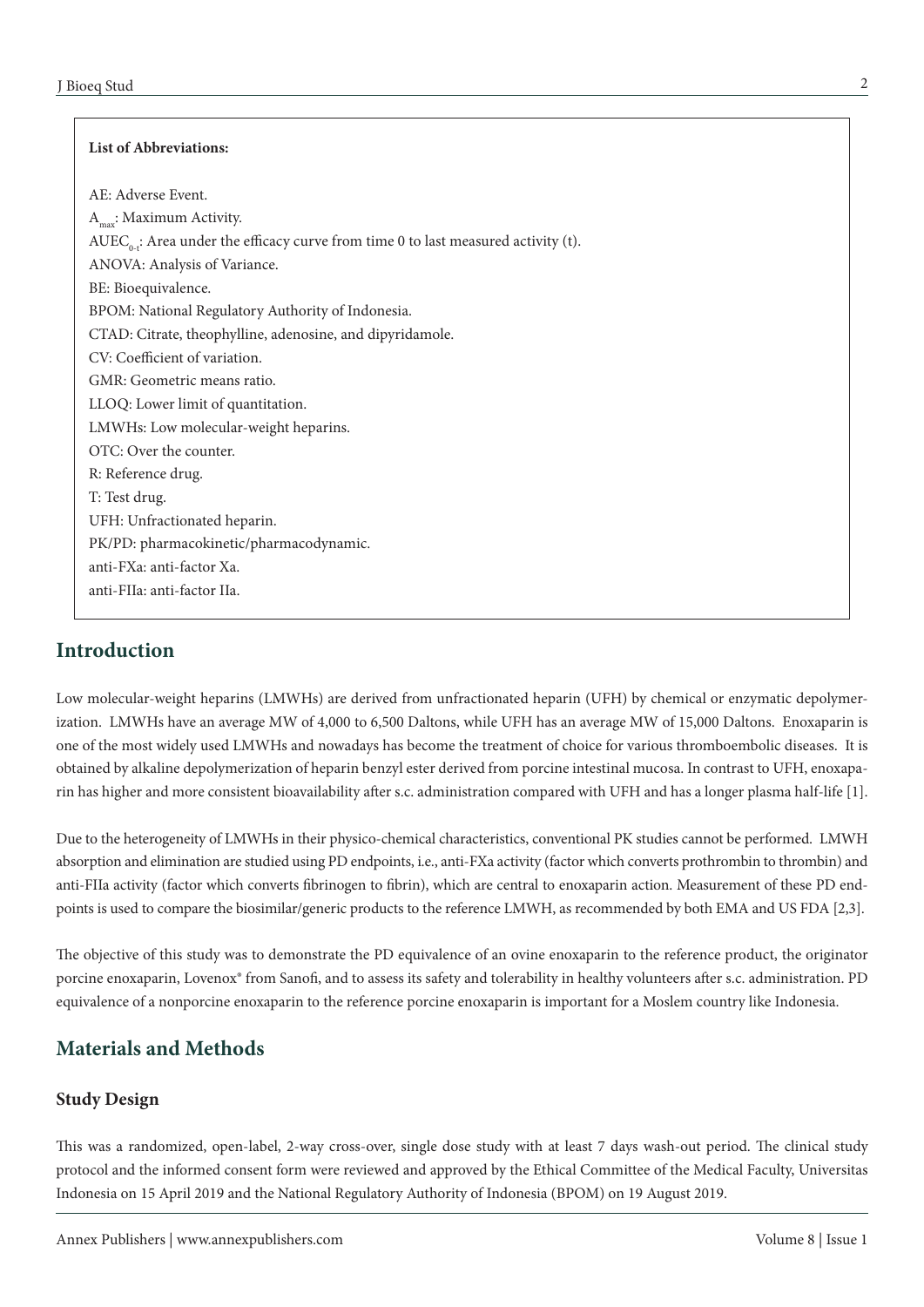The study was carried out in accordance with the Principles of the Declaration of Helsinki 2013, the International Conference on Harmonization E6 Guideline for Good Clinical Practice, the EMEA Guideline on the Investigation of Bioequivalence 2010, and the Indonesian Guideline on Bioequivalence Test 2015 [4-7].

#### **Subjects**

Healthy volunteers of both sexes aged 18 – 45 years with BMI of 18-25 kg/m2 were enrolled in the study after signing the informed consent. Subjects had no clinically significant abnormalities based on medical history, clinical laboratory tests, vital sign measurements, 12-lead ECG results, and physical examination findings: were nonsmokers or past-smokers (at least 6 months before dosing). Exclusion criteria were females of < 45 kg or males of < 57 kg: creatinine clearance of < 80 mL/min (calculated with Cockroft & Gault formula): acute or chronic diseases which might influence the drug's safety, tolerability, absorption and/or pharmacokinetics: clinically significant illness within 4 weeks before the study drug dosing, including major surgery: serious mental disease or inability to cooperate with the clinical team: history of or positive test result for alcohol abuse or drug addiction: history of relevant drug and/ or food allergies: any prescription drugs (especially antiplatelet or anticoagulant drugs) within 4 weeks before study drug dosing or over the counter (OTC) medications including herbal, supplement, etc. that could affect coagulation within 2 weeks before study drug dosing: administration of any investigational drug within 60 days before study drug dosing: taking an inducer or inhibitor of drug metabolizing enzymes within 60 days before study drug dosing: a positive test for HIV (1 or 2) Ab, HBsAg, or HepC Ab: a positive fecal occult blood test at screening: history and/or current conditions of bleeding tendency: history of thrombocytopenia, blood clotting disorders: known history of hypersensitivity to drugs with a chemical structure similar to enoxaparin (e.g., UFH, LMWH) or to pork or lamb products: if females, during menstruation period, pregnancy or lactation, or taking hormonal contraception (oral or injection): donation or loss of at least 300 mL of blood within 60 days before study drug dosing.

#### **Study Drugs**

The test drug was ovine enoxaparin sodium 60 mg (0.6 mL taken from 1.0 mL vial containing 100 mg = 10,000 IU anti-FXa), from Metiska Farma. The reference drug was enoxaparin sodium 60 mg (Lovenox® 0.6 mL prefilled syringe containing 60 mg = 6,000 IU anti-FXa) from Sanofi, France. An unblinded pharmacist prepared the study drug, and an unblinded medical doctor injected the study drug.

#### **Study Procedure**

This clinical study was conducted at Pharma Metric Laboratory. After explanation about health protocol for COVID-19 and the study procedure, the subject was asked to sign the informed consent voluntarily.

After a run-in period of at least 1 week, on day-1 of period 1, subjects were given, in random order, a single s.c. injection of the test or the reference drug in fasting condition. Blood samples were collected at the following time points: pre-dose, and 1, 2, 3, 3.5, 4, 4.5, 5, 5.5, 6, 8, 10, 12, 16, 20, and 24 hours after dosing on Day-1 (16 sampling points). Six (6) mL of blood was drawn from cubital vein with a needle of 19 to 21 gauge with a maximum of 1 minute pressure with tourniquet, the first 3 mL of blood was collected in an empty tube (to be discarded), and the second 3 mL of blood was collected in a blood collection tube containing citrate, theophylline, adenosine, and dipyridamole (CTAD tube) for anti-FXa and anti-FIIa measurements. In case of failure in blood drawing, the phlebotomist should change the site of blood drawing and changed the needle used. Subjects returned to the clinic after a wash-out period of at least 7 days, and on day-1 of period 2, they were crossed over to receive a single s.c. dose of the alternate drug, and 16 blood samples were again collected. The blood samples in CTAD tubes were centrifuged within 2 hours after sample collection, at 2500 g for 15 minutes, using swing-out centrifuge, and plasma was decanted into a plastic tube. These plasma samples were used to measure the activities of anti-FXa and anti-FIIa. Anti-FXa activity was determined by a chromogenic method using a commercial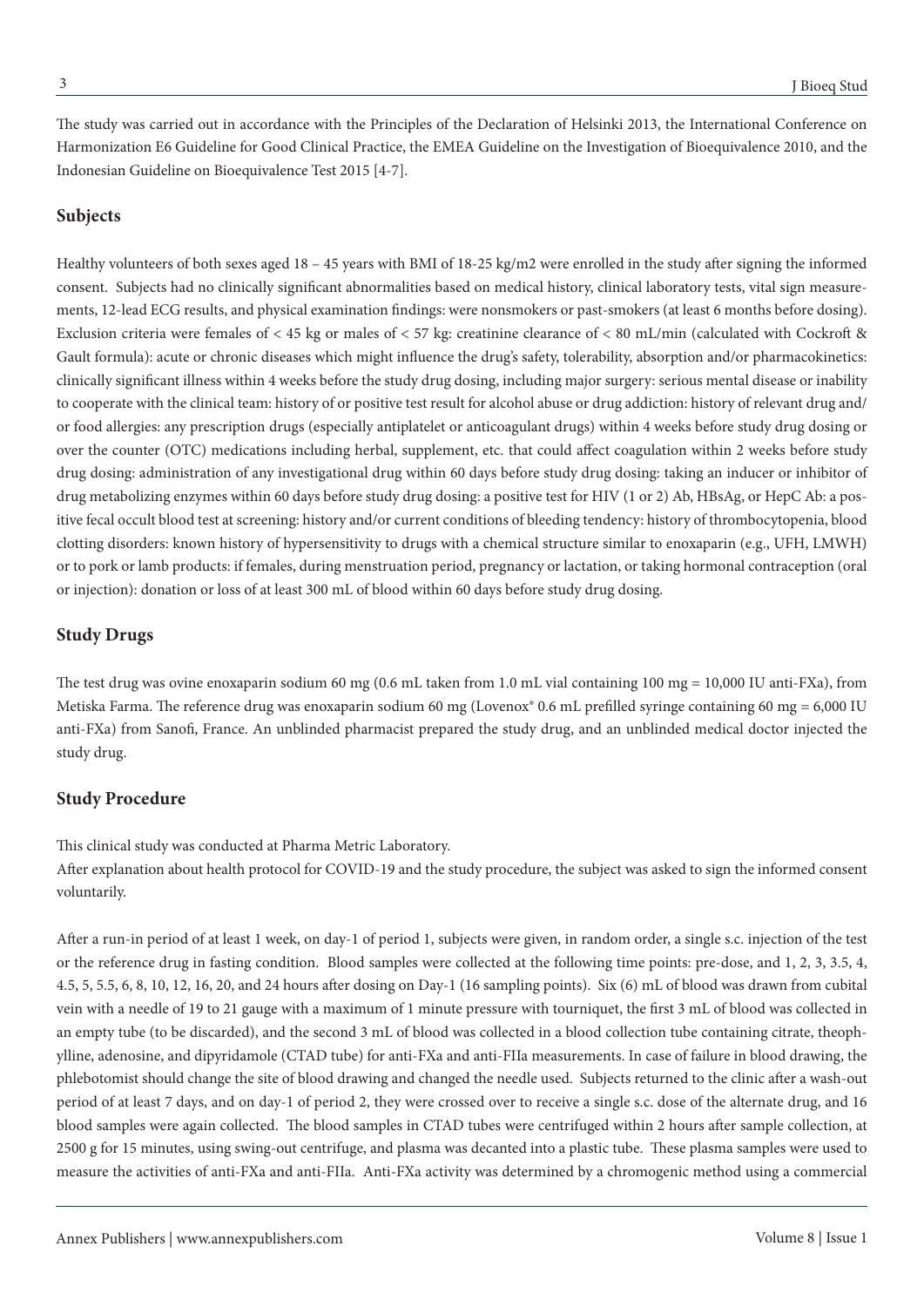kit [STA-Liquid anti-FXa, and STA-Compact Max 2 (Diagnostica Stago S.A.S, France)] within 4 hours after sample collection at room temperature. Anti-FIIa activity was measured by a chromogenic method using a commercial kit [Biophen anti-FIIa (Hyphen Biomed, France), and STA Compact Max 2 (Diagnostica Stago S.A.S, France)] within 4 hours after sample collection at room temperature. These measurements were done at Prodia Clinical Laboratory.

#### **Tolerability Assessments**

Tolerability was assessed by questioning the subjects about symptoms of possible adverse events (AEs, e.g., bleeding, tiredness, headache). All AEs were to be recorded in the CRF.

#### **Efficacy Assessments**

Plasma PD parameters which were measured/calculated for anti-FXa and anti-FIIa activities were  $A_{max}$  (maximum activity) and  $AUEC_{0+}$  (area under the effect curve from time 0 to the last measured activity (t)), following EMEA Guideline on the Investigation of Bioequivalence 2010 [6] which mentions that the BE parameters used to determine BE after a single dose are AUC0-t and Cmax.

According to FDA Draft Guidance on Enoxaparin Sodium, 2011 [3], the PD endpoints measured are anti-FXa and anti-FIIa in plasma, whereas the PD parameters determined are  $AUEC_{0.1}$  and  $A_{max}$ . Bioequivalence (BE) is based on anti-FXa, the 90% CIs for GMR T/R (geometric means ratio of Test/Reference) of both  $AUEC_{0-t}$  and  $A_{max}$  must fall within the BE limits of 80.00-125.00% [3], while the anti-FIIa data are in vivo supportive evidence only [3].

For anti-FXa activity: the calibration curve ranged from 0.08-1.76 IU/mL, with a LLOQ (lower limit of quantitation) of 0.08 IU/ mL. The inter-run accuracy and precision of 2 levels of quality control ranged between 94.5% – 114.1%, with CV of 2.73% – 3.01%. For anti-FIIa activity: the calibration curve ranged from 0.05-1.60 IU/mL, with a LLOQ of 0.05 IU/mL. The inter-run accuracy and precision of 2 levels of quality control ranged between 92.6%-104.9%, with CV of 5.56% – 5.75%.

#### **Statistical Consideration**

The criteria for bioequivalence (BE) between the test drug (T) and the reference drug (R) in this PD study is when the geometric means ratio (GMR) of T/R for 2 BE parameters, i.e.  $AUEC_{0}$ . (area under the efficacy/activity curve from time 0 to the last sampling time, 24 hours) and  $A_{max}$  (maximum activity), both are around 1 (100%) with 90% CI of 80.00-125.00% for anti-FXa and anti-FIIa, the primary and supporting PD endpoints for enoxaparin activity.

An analysis of variance (ANOVA) with fixed effects for sequence, period, and treatment, and random effect for subject nested within sequence was performed on the natural logarithms of  $\text{AUEC}_{0\text{-}t}$  and  $\text{A}_{\text{max}}$  for anti-FXa and anti-FIIa activities, to assess the differences between the test and reference treatments, using WinNonlin software statistics for the calculation.

For sample size, based on data from literature, the within-subject coefficient of variation (CV) was about 18% for enoxaparin anti-FIIa activity (the more variable PD parameter) for both  $AUEC_{0,t}$  and  $A_{max}$ . Then a sample size of 16 would be sufficient for a study power of 80% [7]. However, considering the probability of obtaining larger CVs, 20 subjects (+ 4 for estimation of dropouts) were randomized and dosed.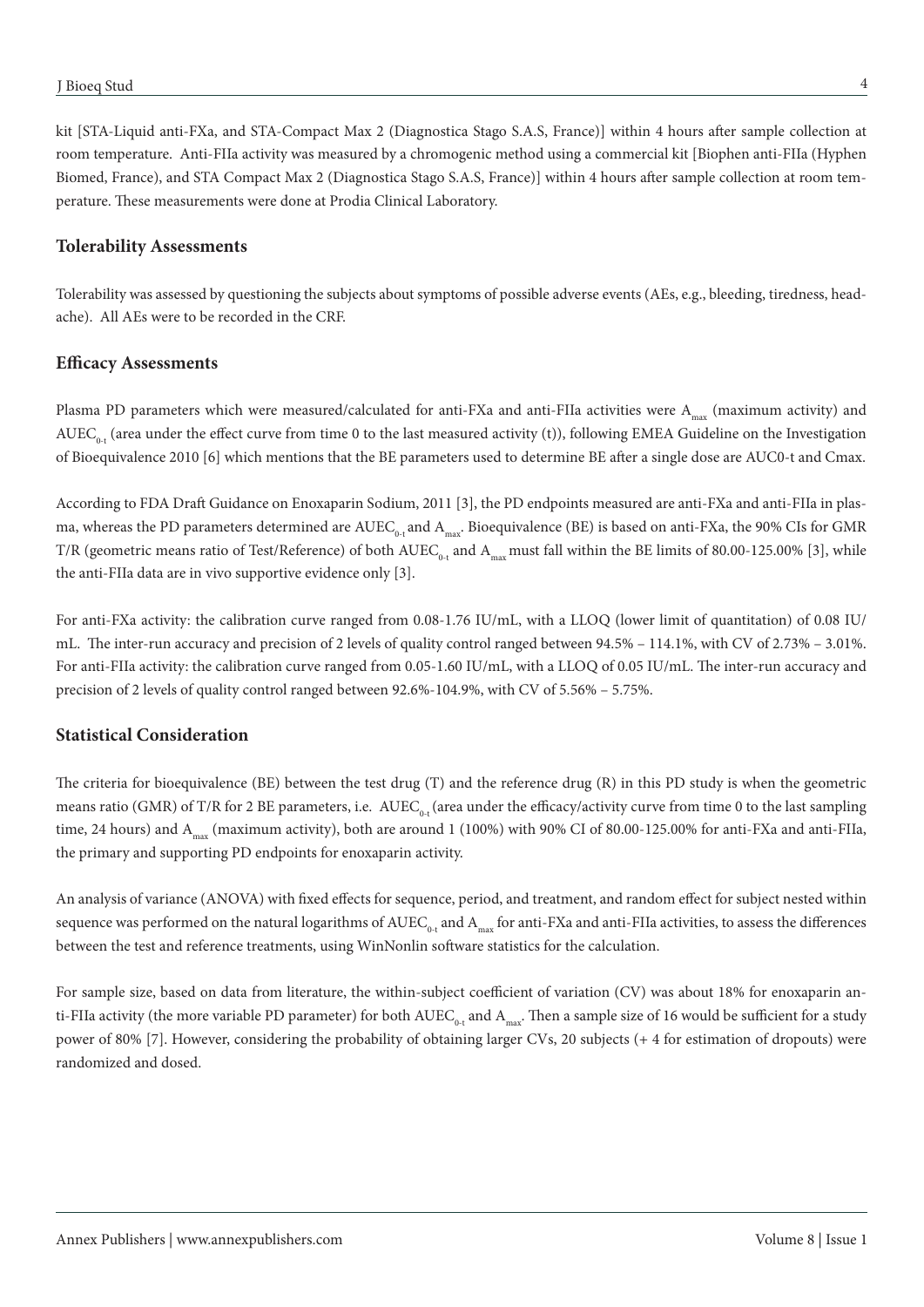# **Results**

From a total of 39 subjects screened, 24 subjects were randomized and dosed in the study. Mean (SD) age was 27.7 (7.8) years (range, 19-44 years), and mean (SD) BMI (body mass index) was 22.7 (1.8) kg/m2 (range, 18.6-24.9 kg/m2). Ten subjects were male. One male subject got accident just before attending period 2, and therefore only 23 subjects completed the study.

After administration of a single dose of either the test or the reference enoxaparin, mean maximum activity of anti-FXa was seen at around 4 hours, then declined rapidly until 10-12 hours, and slower afterwards (Fig. 1A). The maximum activity of anti-FIIa was at around 4.5 hours, declined rapidly until 10 hours, and slower afterwards (Fig. 1B).



**Figure 1A:** Mean (SD) plasma anti-FXa activity versus time curves (linear scale) for 23 subjects after a single subcutaneous dose of the test drug or reference drug (in fasting condition).



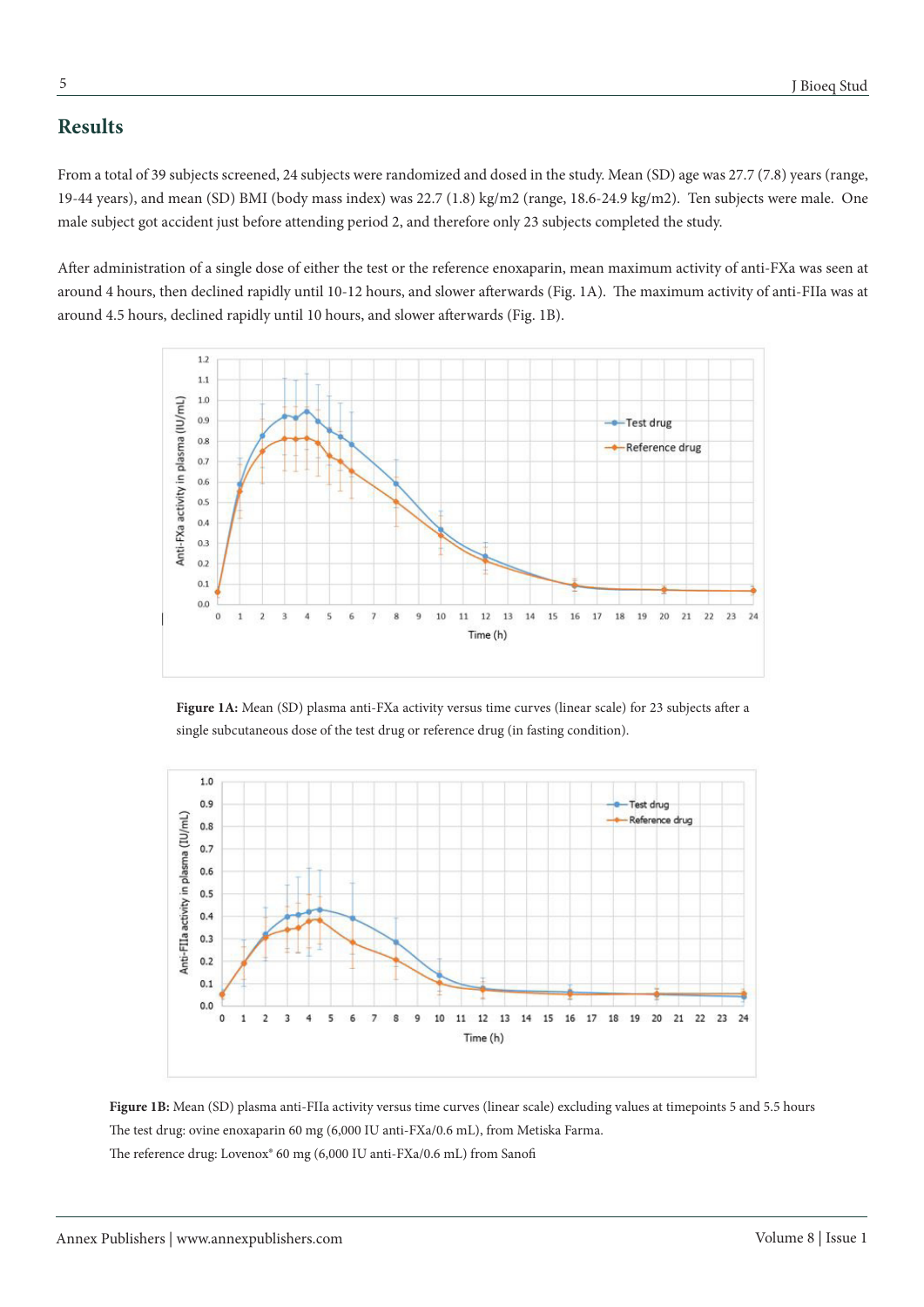Comparing the test drug with the reference drug, results for both anti-FXa and anti-FIIa activities are shown in Table 1. The table shows that for both anti-FXa and anti-FIIa activities, the 90% CI of GMR T/R for the PD parameters  $AUEC_{0}$ , and  $A_{\text{max}}$  were within the BE interval of 80.00-125.00%.

| Parameter                                          | N  | Geometric Means |           | GMR T/R | 90% CI(%)         | CV(%) |
|----------------------------------------------------|----|-----------------|-----------|---------|-------------------|-------|
|                                                    |    | <b>Test</b>     | Reference | (% )    |                   |       |
| Anti-FXa (16 timepoints)                           |    |                 |           |         |                   |       |
| $AUEC_{0,t}$ (IU.h/mL)                             | 23 | 8.70            | 7.79      | 111.86  | $107.55 - 116.33$ | 7.74  |
| $A_{max}$ (IU/mL)                                  | 23 | 0.96            | 0.84      | 113.86  | $110.17 - 117.68$ | 6.49  |
| Anti-FIIa (14 timepoints, excluding 5 & 5.5 hours) |    |                 |           |         |                   |       |
| $AUEC_{0+} (IU.h/mL)$                              | 23 | 3.59            | 3.32      | 111.22  | $100.93 - 122.56$ | 19.29 |
| (IU/mL)                                            | 23 | 0.48            | 0.40      | 114.41  | $105.19 - 124.44$ | 16.66 |

Table 1: The results of AUEC<sub>0+</sub> and A<sub>max</sub> of anti-FXa and anti-FIIa for 23 subjects.

For anti-FIIa, values at timepoints 5 and 5.5 hours were excluded for both test drug and reference drug, because those values for Lovenox<sup>®</sup> were very low (especially for subjects' number 1, 3, 5, and 7), which could not be correct, considering their occurrences were around the peak values (at timepoint 4.5 hours). We did not know what happened or could possibly happen, because these values did not happen in other Lovenox<sup>®</sup> clinical trials [8,9]. These values could not be repeated, because: 1) the blood sample should be fresh (measured within 4 hours): 2) the study drug products had been expired this month (November 2020): and 3) the reagents were not available anymore. Therefore, all values at timepoints 5 and 5.5 hours from both Lovenox® and ovine enoxaparin should be excluded.

Bruising was found in one male subject at period one at the site of subcutaneous injection of the test drug (ovine enoxaparin) using 1 mL syringe. Start with a red dot after the time of injection, it widened to become a greenish spot of about 2 cm in diameter which emerged 24 hours after injection. One week later, at the time of the second injection (with Lovenox®), the colour of the spot has become bluish and fading, and disappeared a few days later. The subject felt mild pain when the coloured spot was pressed.

### **Discussion**

This study followed FDA Guidance on Enoxaparin, 2011 [3]. This was a pharmacodynamic (PD) study in normal healthy volunteers using single dose enoxaparin 1 mg/kg (60 mg) as s.c. injection in fasting condition. After 1 week wash-out period, the subjects were crossed to receive the alternate product. PD endpoints measured were anti-FXa and anti-FIIa activities in plasma, and the PD parameters determined were  $AUEC_{0}$ , and  $A_{max}$ . Bioequivalence is based on the 90% CIs of GMR T/R for  $AUEC_{0}$ , and  $A_{max}$  for anti-FXa which must fall within the BE limits of 80.00 − 125.00%. The anti-FIIa data are supportive evidence only. Also, for monitoring of LMWH administration, only anti-FXa activity is measured at 4 hours after injection.

Table 1 showed that for both anti-FXa and anti-FIIa, the 90% CI of GMR T/R (ovine enoxaparin vs Lovenox®) for both AUEC<sub>0-24 hrs</sub> and A<sub>max</sub> are within the BE criteria of 80.00 – 125.00%. Since the anti-FXa and anti-FIIa are the most important PD endpoints for enoxaparin activity and taken as the primary and supporting endpoints, and their parameters showed BE, then it was concluded that the test drug, ovine enoxaparin, was bioequivalent to Lovenox®, the reference drug. The withinsubject coefficient of variation (CV) for anti-FIIa (the more variable PD endpoint) found in the present study was around 20% (Table 1), then the sample size required was 20 for a study power of 80%, according to the Indonesian Guideline on Bioequivalence Test, 2015 [7]. Since 23 subjects participated in the present study, this would mean that the study had > 80% power to conclude biosimilarity, i.e., PD equivalence, between the test and the reference enoxaparin products.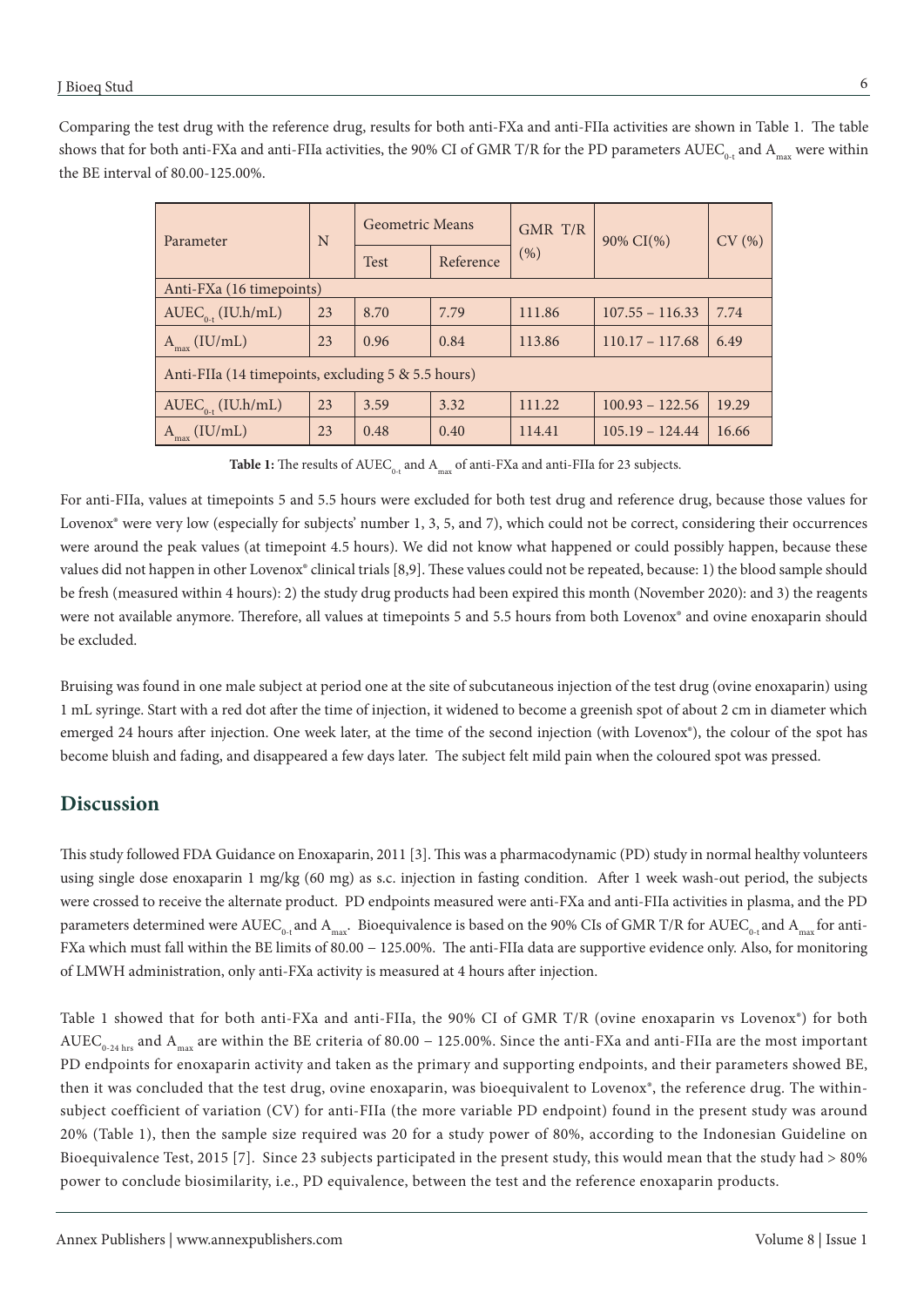It is already known that anti-FXa has more consistent values, while the values of anti-FIIa are more variable, and these were confirmed in the present study. These were evident from the relatively small CV values of anti-FXa (7.74% and 6.49%) compared to those of anti-FIIa (19.29% and 16.66%) (Table 1). Mismatch between the reagent (Biophen) and the apparatus (Stago) used to measure anti-FIIa activity, although method validation had been done, might also cause the higher variation in the measurements of this PD activity even higher. Method validation for measurement of anti-FIIa was only cross reaction using Biophen reagent with Stago apparatus. Cross validation between reagents was not performed because Stago reagent was not available.

The activity-time profiles of anti-FXa and anti-FIIa were consistent with the respective half-lives of both PD activities, i.e., 3.8 hours for anti-FXa and 1-2 hours for anti-FIIa [12]. After a single dose s.c. administration of enoxaparin, the anti-FXa has been eliminated after  $16 - 20$  hours (flat curve after 5 times its half-life = 5x 3.8 hours), while the curve of anti-FIIa became flat after  $10 - 12$  hours (5x 2 hours) (Figures 1A and 1B).

One interesting point to be discussed here is that LMWHs are considered as chemicals (drugs) by FDA, but as biologicals by EMA [10]. Consequently, the copy products are generics according to FDA, and biosimilars according to EMA. As a biosimilar, enoxaparin requires clinical trials (efficacy trials) to show the therapeutic equivalence to its reference product. According to EMA, equivalence in terms of efficacy and safety could be shown by one clinical trial, which should be performed in the most sensitive clinical setting. However, efficacy trials do not seem to have enough sensitivity or statistical power to detect differences in clinical endpoints, since they have never been able to detect differences between different LMWHs with evident differences in PK/PD and anti-FXa activity. If clinical endpoint is not able to distinguish between different LMWHs with different PK/PD properties, then it cannot be expected to be able to detect differences between the reference product and the biosimilar product with equivalent PK/PD properties [10].Therefore, it is not justified to require such a therapeutic equivalence trial. With the existing knowledge, the most sensitive study is a PD study based on anti-FXa and anti-FIIa activities [10].

Another point to be discussed is about interchangeability, switching, and substitution of a reference product by its biosimilar. In the US, products approved as generics (including enoxaparin) by FDA are directly interchangeable with the reference products, and these generics are interchangeable between them [10]. On the contrary, EMA considers LMWHs as biologicals, the interchangeability of the biosimilars is not discussed during the assessment or for the approval because this is a national issue. EMA only deals with the approvability or prescribability of the products [10]. Several national regulatory authorities, including the Dutch, Finnish, Scotland, Irish, Germany have already taken national positions to endorse the interchangeability of biosimilars under supervision of the prescriber [10, 11]. Biosimilars licensed in the EU are interchangeable, if the patient is clinically monitored, will receive the necessary information, and, if needed, training on the administration of the new product [11].

The only one drug-related adverse event, bruising with mild pain on pressure, which lasted for a few days, found in one subject in the present study, indicated the high safety and tolerability of enoxaparin after single doses in healthy volunteers.

For drug administration of ovine enoxaparin, that should be drawn 0.6 mL from a vial of 1 mL using a syringe of 1 mL, no matter how careful the medical doctor in charge has been, the precise amount is still very difficult to obtain (manual), and therefore prefilled syringe will be best in order to obtain the precise amount (machine).

Bruising which occurred in one subject after s.c. injection of the ovine enoxaparin may be caused by the injection of the 1 mL syringe used to deliver the ovine enoxaparin. The needle of the 1 mL syringe may pierce the blood vessel in the subcutaneous tissue and caused blood to leak out and colour the skin. If this was correct, then the bruising was due to the needle of the syringe and not due to the drug. This would mean that both enoxaparin products did not cause any adverse event in this study.

Finally, the strengths and limitations of this study have to be discussed. The strengths of this study are: 1) the cross-over design conducted in the same subject removes intersubject biological variations (because every subject becomes his/her own control): 2) this design makes the number of subjects required very small, i.e., only 20 subjects, although 24 subjects were randomized in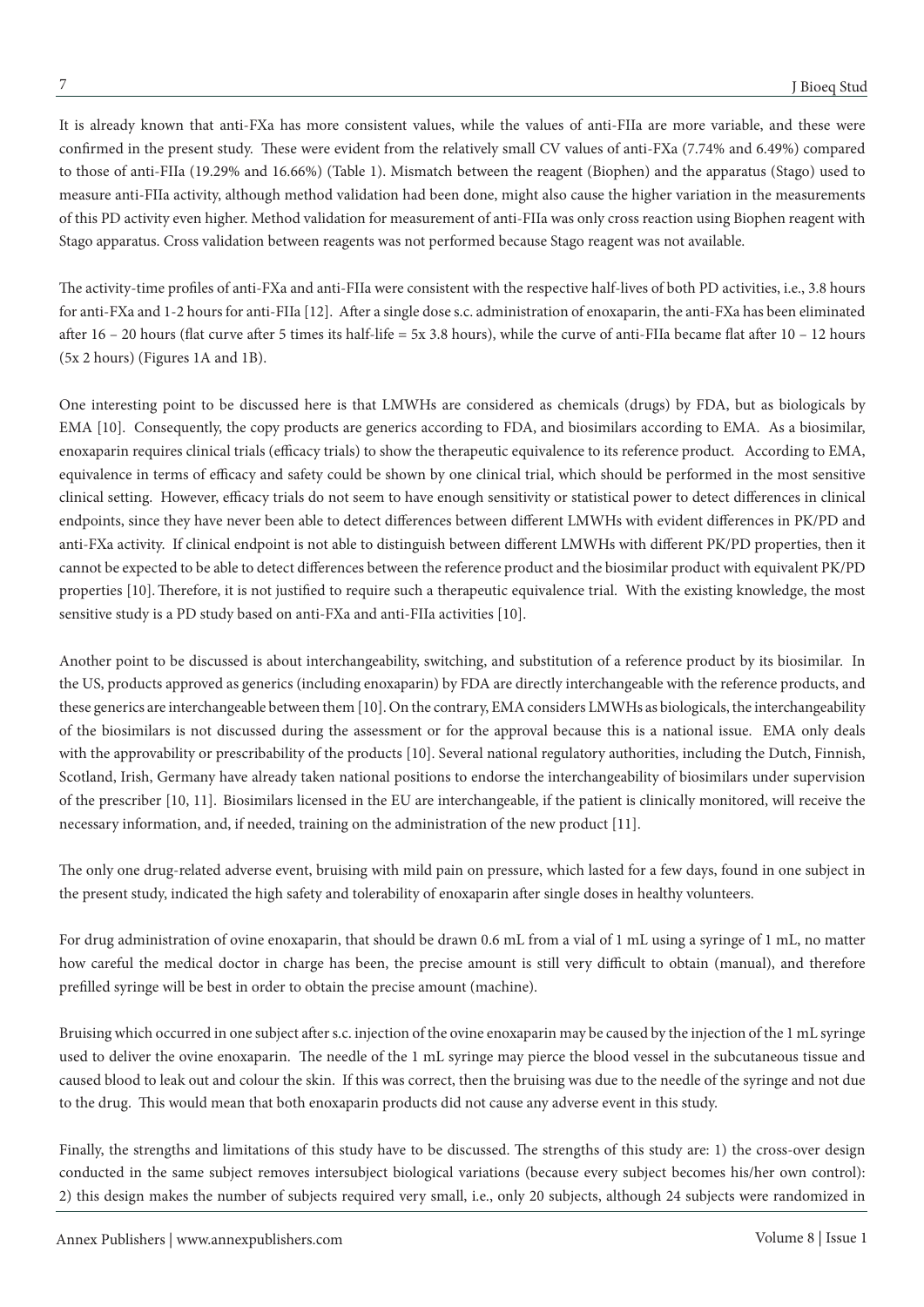this study (see sample size above): 3) random drug administration at period one makes sequence effect and period effect balanced between the 2 groups of the cross-over design: 4) wash-out period of at least 7 days between 2 periods of study drug administration is sufficient (more than 5 times half-lives of both PD activities, i.e., 3.8 hours for anti-FXa and 1-2 hours for anti-FIIa). 5) the low within subject CVs of both AUEC0-t and Amax for anti-FXa (the primary endpoint) indicate the low variability in obtaining those values in this study: and 6) the final aim of this study is reached, i.e., BE of a nonporcine enoxaparin to the reference porcine enoxaparin in Indonesia, a Moslem country.

Meanwhile, the limitations of this study are: 1) use of 1 ml syringe to draw 0.6 ml ovine enoxaparin from 1 ml vial makes the precise amount is difficult to obtain (see Discussion, above): and 2) use of 1 ml syringe for subcutaneous injection may cause the adverse event bruising (see Discussion, above).

# **Conclusions**

The results of this pharmacodynamic BE study showed that the ovine enoxaparin from Metiska Farma was bioequivalent to the reference porcine enoxaparin (Lovenox®) from Sanofi based on the anti-FXa and anti-FIIA activities as the primary and supporting PD endpoints for enoxaparin activity, according to FDA Guidance on enoxaparin sodium, 2011 [3]. Both enoxaparin products were shown to have high safety and tolerability after a single dose in healthy volunteers.

# **Recommendation**

In order to obtain precise amount of drug to be injected, it is recommended for enoxaparin from Metiska Farma to be presented as single doses in prefilled syringes.

One other valid reason to recommend prefilled syringe is because prefilled syringe has a very fine needle, while ordinary syringe has larger and longer needle that may pierce the blood vessel in the subcutaneous tissue and cause blood to leak out and colour the skin (cause bruising).

# **Acknowledgments**

The authors thank Pharma Metric Laboratory, Prodia Clinical Laboratory, and the study volunteers for their contributions. We also thank PT. Metiska Farma as the product owner of finished pharmaceutical product and for funding this study, also Suzhou Ronnsi Pharma Co. Ltd, as the product owner of the active substance, ovine enoxaparin.

This study is registered at ClinicalTrials.gov with registration identification number NCT04402762 This study was organized by CRSU (Clinical Research Supporting Unit), which is one of the research clusters of IMERI (Indonesia Medical Education and Research Institute), Faculty of Medicine, Universitas Indonesia.

# **Disclosure**

Both authors have no conflicts of interest in this study.